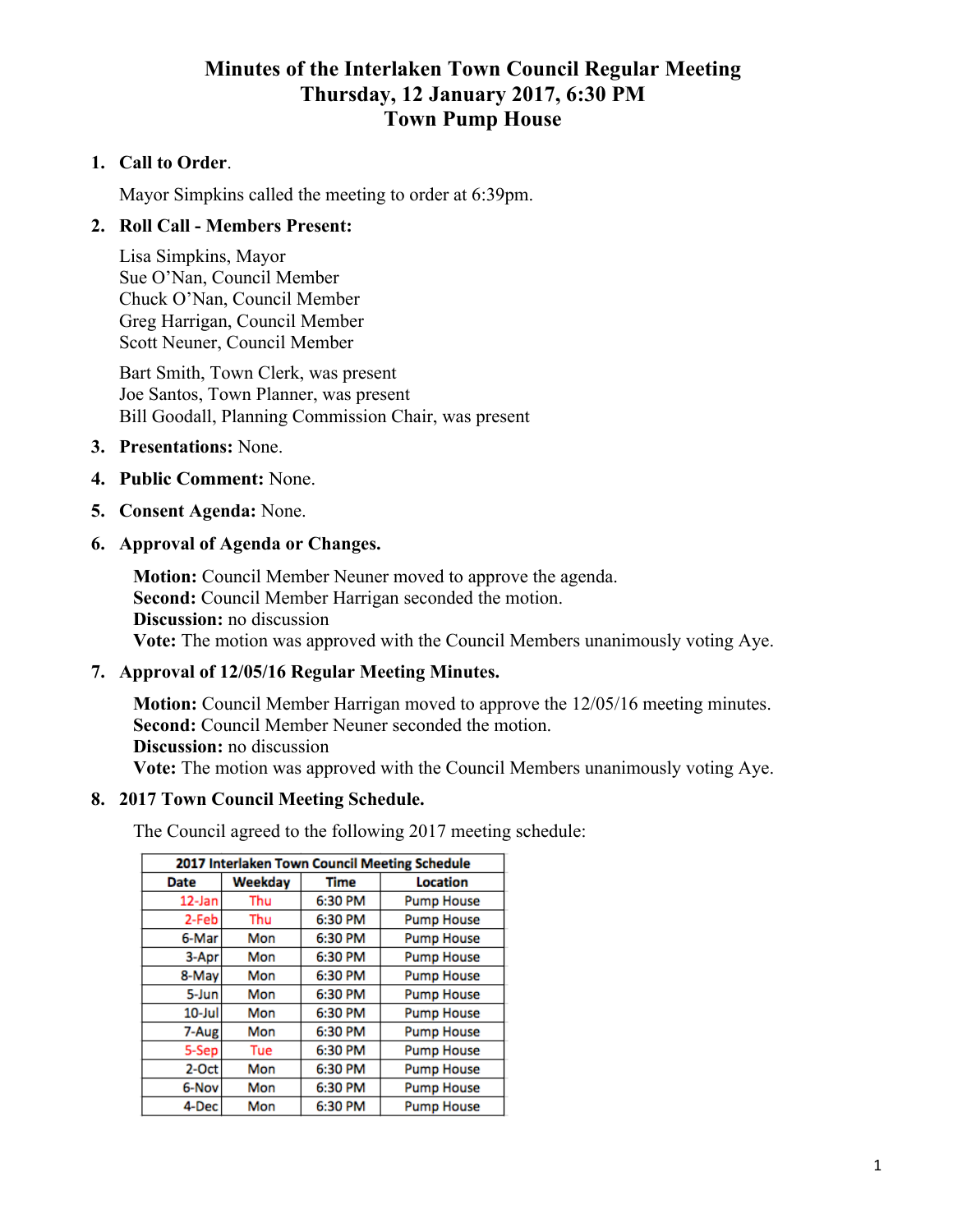### **9. Parking Regulation Enforcement.**

A car was parked in the road right of way in front of Pablo Tokarz's property in the area where the road would need to be plowed. A warning was issued and the vehicle was moved. It was decided that for the first offense for parking in the road right of way during winter months, a warning would be issued, unless the vehicle is interfering with plowing (eg, it is snowing and/or plowing is imminent), in which case the vehicle will be towed immediately. After the first warning, for future offenses, the car will be towed. If SuperDave is stopped because of a blocking vehicle, he will call Simpkins or Smith. Smith will contact Heber Valley Towing to set up an agreement. All council members plus the town clerk will be given authority to call for a tow.

#### **10. Comcast as Cable/Internet Provider.**

Kevin Hawkins was interested in pursuing an agreement with Comcast to bring cable into Interlaken. Simpkins had pursued this previously and found that Comcast was not interested unless the town paid for it. The council agreed that Hawkins could do the groundwork and research this issue to find out if Comcast is interested. If so, then the Council would pursue a franchise agreement.

### **11. Pablo Tokarz Right of Way Cut.**

Joe Santos reported that the Epic geotech went out and looked at the site. An approval letter was written and posted (by mistake) on Sharefile before it was approved by Santos. The letter gave Tokarz the option of building an engineered wall, but our ordinances discourage engineered walls in favor of restoring to natural grade and planting vegetation for erosion control. Santos recommended Epic rewrite the letter and instruct Tokarz to restore the affected area as per our code. He would also be instructed to watch for erosion until spring and use erosion control methods prior to full repair if necessary. The council agreed with this approach, and will have Santos write this letter, review it, then proceed. Goodall mentioned that the code says you are permitted to excavate and build a driveway to your house, excavate for your house, but the remaining areas of your property must be restored to natural grade. In other words, it is not allowed to excavate for a parking space. Although there are many such parking spots in town, it was decided they would be grandfathered and allowed, and no new such spots would be permitted. The town would not fine homeowners for parking in the existing, grandfathered parking spots.

### **12. BHR Update.**

Simpkins requested records of houses completed from 2008 to present. Smith went down to the Wasatch Building department to get these numbers. This information will be used to help compute how much BHR owes the town. When complete, Greg Cropper will send a letter to the president of the BHR homeowners association asking for reimbursement. The number is around \$35,000. Going forward, once they've been noticed, Simpkins would like to assess them to chip in on road maintenance and plowing. Simpkins will talk to Midway mayor Bonner to get ideas about how to proceed. The Freedom Agreement stipulates that each home pays an annual fee. There are about 43 homes in BHR. Each would pay approximately \$150 annually.

#### **13. General Contractor Requirement (Connor build).**

Santos has a form that we will require be signed by owner/builders. Epic and the Planning Commission will corporate this form into the permitting process. Wilson and Connor and all other owner/builders will be required to sign this form. Santos will provide the form to the town to be posted on the website.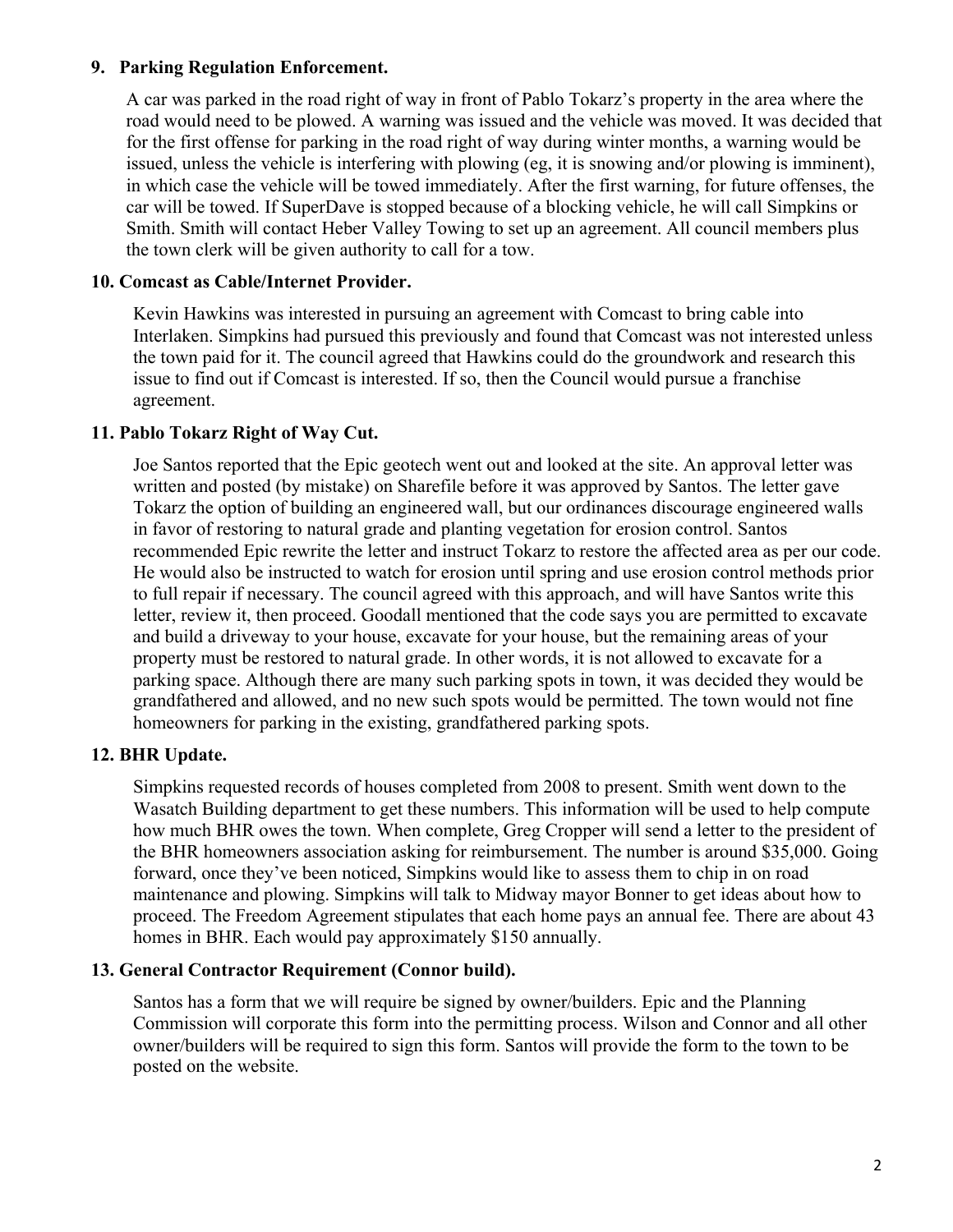### **14. Status on Previous Action Items from 12/05/16 Meeting.**

• Simpkins – will contact builders who want utility access off lower Interlaken Drive and have them contact Epic to apply for a permit. *In progress – Epic will follow up. It will be treated as an excavation permit. Simpkins contacted the Midway planner and gave approval to proceed.*

• Goodall/PC – will draft an excavation permit to be used for the above utility installation. *In progress. It will be discussed at the next PC meeting and presented to the TC.*

• Smith – discuss with lawyer what we need to do to modify our town budget**.** *In progress – will consult ULCT. They are currently processing our membership.*

• Simpkins – circulate the Epic bids for master plans – water system and roads. *Complete. Epic has been authorized to proceed.*

• Epic Engr – pursue research and work required to secure our water rights (municipal rights transfer). Current rights are only culinary. *In progress. Epic will give us an estimate regarding their cost to pursue.*

• Simpkins – reach out to Epic to get an estimate to repair damage done by Connor's excavator on Jungfrau Hill Rd. *On hold. We will wait until spring to assess the damage.*

• Smith – write a letter to Connor explaining the Council's decision regarding the damage done by his contractor. *Complete.*

• Simpkins – Contact Top Job and get on their calendar to inspect road damage in May and to repair damage prior to the top seal at the end of June. *Complete.*

- Smith meet with Sue/Kristine to complete bank transfers *In progress.*
- Simpkins Contact Epic to research water rights issues. *Epic is working on this.*

### • Simpkins – Complete Franchise agreements. *Agreements with Questar and HL&P have been reviewed and close to complete. We need to contact Midway sewer and get an agreement with them.*

- Simpkins Contact Epic to begin water study. *In progress.*
- Simpkins Finalize BHR numbers. *In progress.*
- Simpkins Contact Midway and have them connect with Epic to pursue utility easements for Interlaken Drive. *Complete. They will apply for excavation pemits.*
- Simpkins Contact Epic to have them determine Interlaken Drive ownership. *Goodall will pursue.*

• Simpkins – Speak with Heber towing to empower SuperDave to call to have a vehicle towed. *Bart will pursue this. Only Council members and Bart will be able to call.*

• Smith – join the ULCT and find out about steps needed to amend our budget and get 8 copies of their handbook. Ask Bywater about the legality of collecting our assessments and procedures for amending our budget. *In progress.*

• Smith – Send out FY2017 assessments the 1st week of January. *Completed.*

• Simpkins – Call Sandra Soper and see if she has the key to the Wells Fargo Safety Deposit box. *Completed. Smith has all contents. There are some water rights documents that Smith will distribute to the PC and TC.*

# **15. Other Business.**

Recording device for TC meetings. Council approved expenditure of \$100 or less for a digital recording device.

Snow plowing. Simpkins has received two phone calls related to snow plowing issues. When SuperDave plows Interlaken Drive, snow goes over the guardrail and hits the homes on the edge. SuperDave will talk to the homeowners and he previously warned Watts that this would be an issue. Simpkins told the homeowners to contact their HOA and have a snow fence installed. We need to allow SuperDave to plow as he has been doing.